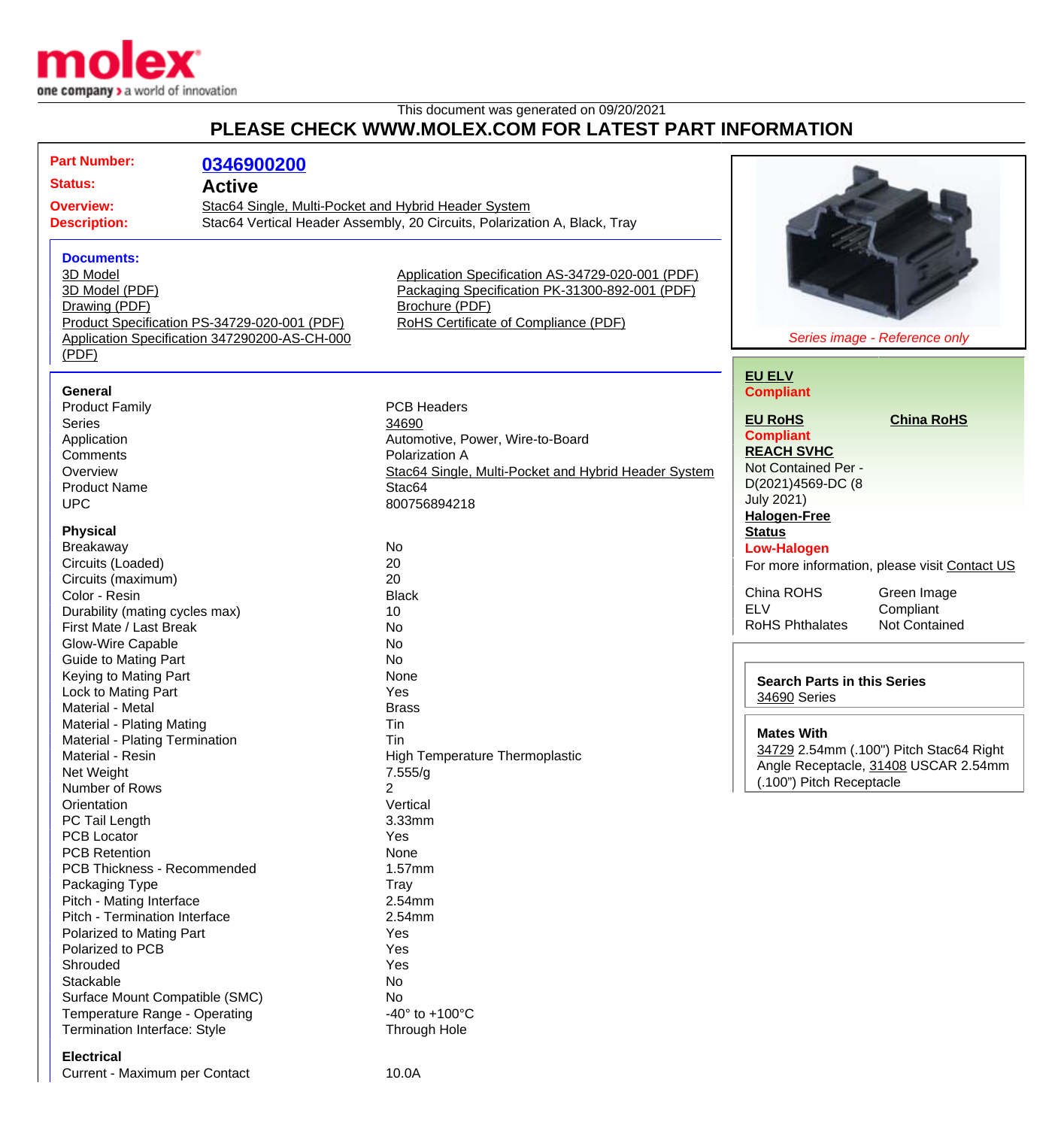| Voltage - Maximum                                                                                                                                                             | 500V                             |
|-------------------------------------------------------------------------------------------------------------------------------------------------------------------------------|----------------------------------|
| Solder Process Data<br>Duration at Max. Process Temperature (seconds)<br>Lead-freeProcess Capability<br>Max. Cycles at Max. Process Temperature<br>Process Temperature max. C | 040<br><b>WAVE</b><br>003<br>260 |
| Material Info                                                                                                                                                                 |                                  |
|                                                                                                                                                                               |                                  |

# **Reference - Drawing Numbers**

Packaging Specification PK-31300-892-001 Product Specification PS-34729-020-001<br>
Sales Drawing 26 and 246900000-000, SD

347290200-AS-CH-000, AS-34729-020-001 346900000-000, SD-34707-200-001, SD-34707-300-001, SD-34707-400-001

#### This document was generated on 09/20/2021

### **PLEASE CHECK WWW.MOLEX.COM FOR LATEST PART INFORMATION**